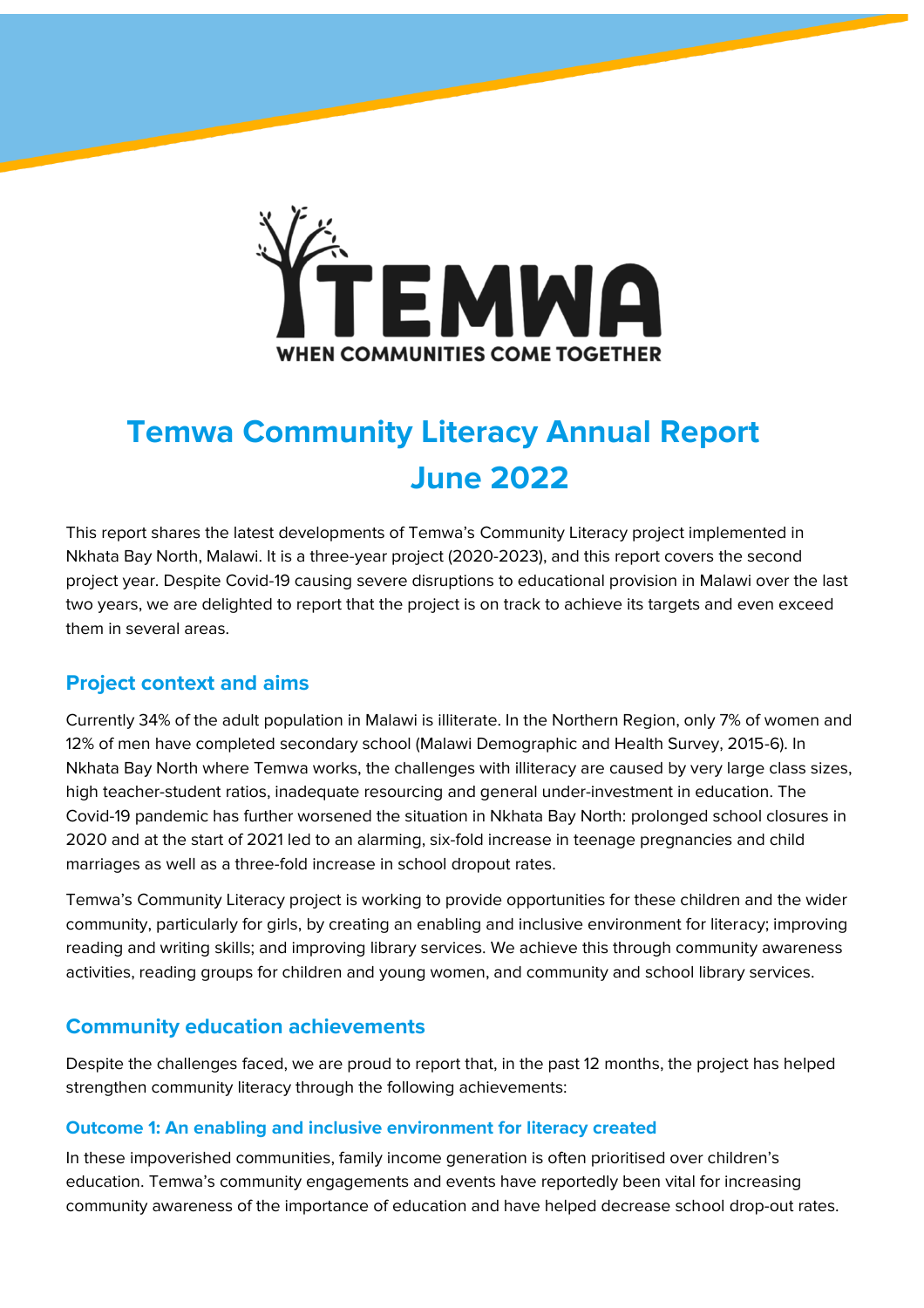During the past year, we continued to run **a radio awareness campaign** that included six bimonthly radio shows and two jingles broadcast for six months - **reaching an estimated 20,000 people**. We also organised eight Spelling Bee competitions. A total of 970 participants attended these fun events that celebrated literacy. Parents were able to watch their children achieve prizes, which helps develop a sense of pride and helps parents realise the value of their children's education. Reportedly, an **increasing number of parents have become actively involved in their children's schooling:** 43% of learners reported receiving support with their learning at home, and the number of learners who came to school with homework signed by their parents more than tripled, compared to the previous year.

This past year, we organised another six community engagement meetings, targeting over 200 local governance and school representatives. This has led to community-led initiatives that show that the wider community is increasingly valuing, and actively willing to improve educational provision in the area. For example, **local education bylaws** – that resulted from Temwa's engagements in the first project year – have been upheld, and **are reportedly leading to an increase in children enrolment at school.** School Management Committees and Mothers Groups are independently monitoring attendance, punctuality, and performance at schools. Ten schools now also have volunteer teachers sustained by the community, while two primary schools secured additional teachers by lobbying the District Education Manager.

#### **Outcome 2: Improved reading and writing skills in Chichewa, Tumbuka and English**

In the Nkhata Bay District in Malawi, significant under-investment in education means that school class sizes tend to be very large and teacher-student ratios are high, often 1:90. As a result, children often do not learn to read and write properly in their early schooling years, impacting their academic progress and opportunities later on. Temwa's reading groups offer low-cost but effective after-school education that boost learners' ability to read and write. **24 weekly Reading Camps were attended by up to 1,356 primary school-aged children** per week (52% girls) in the past year – **more than double the number of students the project target aimed to reach.** Four Village Reading Groups have also provided literacy education and broader mentoring support to 47 young women.

We are delighted to see that **95% of children attending Reading Camps are passing their school exams.**  At the end of the academic year in December, all of them passed their final exams, with two Reading Camp learners becoming the top two performers in their primary-school class. One school with a 100% pass rate said that the Reading Camps had played a key role in improving children's literacy and dedication to schoolwork in general.

The Reading Camp and Village Reading Group mentors and available educational materials have been fundamental to the success of this project. **43 voluntary mentors** (46% women) have been running the reading groups on a weekly basis. A total of 50 of the mentors have been **trained in line with the National Reading Programme standard, and in designing and making reading materials using locally available resources**. By the end of the year, the mentors had produced an incredible 567 books that reflect local stories and culture, and have reportedly increased the learners' desire to read.



The Reading Camps also received stationery, books and sports equipment, such as footballs, which help make the lessons more engaging.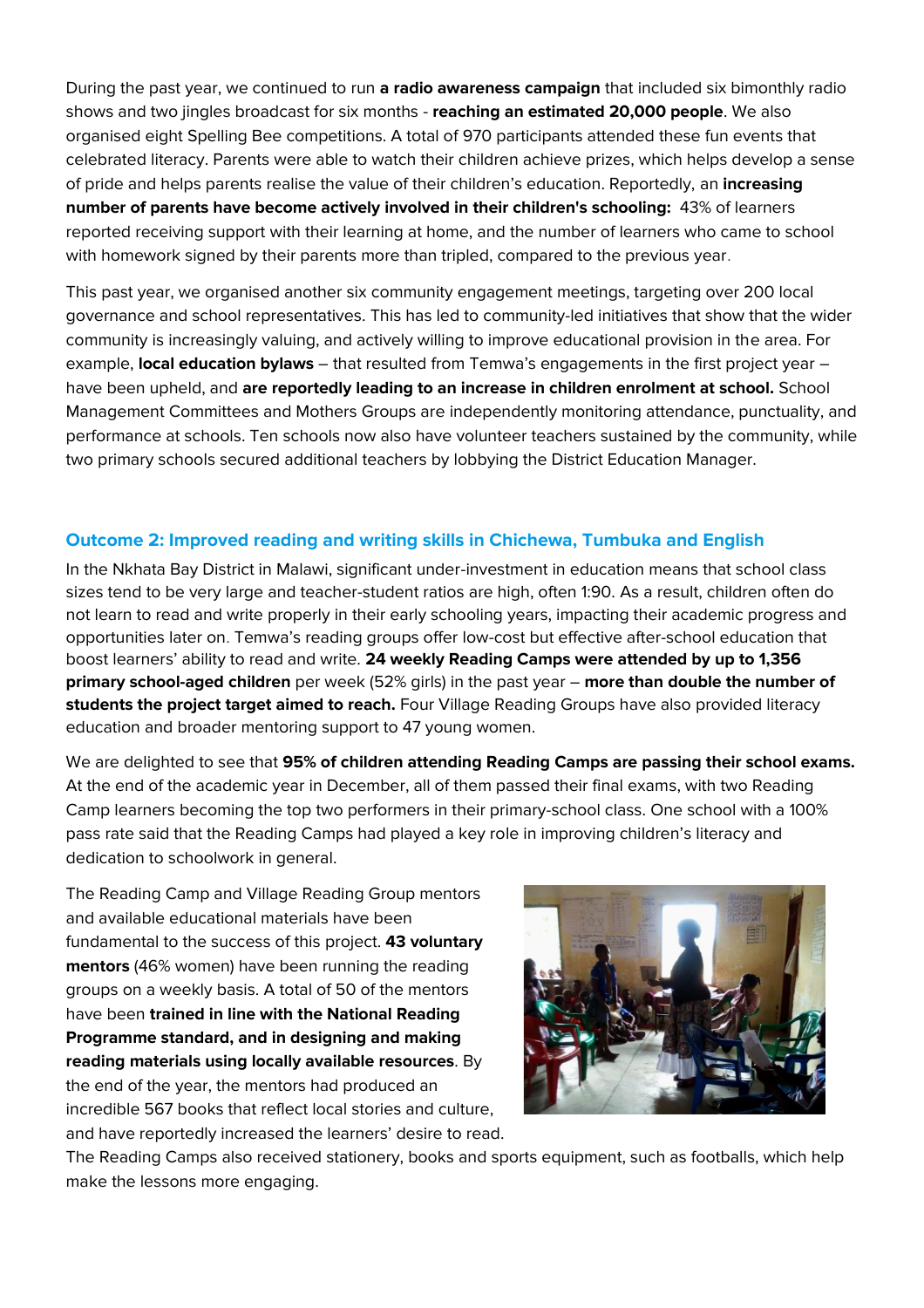#### **Outcome 3: Improved library services**

Schools in Nkhata Bay North are generally poorly resourced, and many learners have to share one textbook. The expansion of local library services is significantly increasing community access to learning resources and is increasing reading engagement. **All ten school libraries have been regularly open** during the reporting period, thanks to the active engagement of school governance who were trained in the first project year. The libraries are **visited by an estimated 6,000 pupils**. They have even been borrowing books for their parents and elder siblings to practise their literacy skills, leading to wider literacy improvement within the community.

**5,265 visitors (45% women) were recorded at the Usisya Community Library** between June 2021-May 2022. This is **the highest number ever recorded of girls and women visiting the library**, compared to only 8% in 2016 and 24% in 2021. The library continues to be a popular place of learning for school-going children who make up 95% of all visitors. They are attracted by the available curriculum books and constructive learning environment. The library also offers computer access and lessons that were attended by 14 students (50% women). While attendance of classes has been low, there are often long waits to use the computers, which shows that they are popular and useful and have helped expand students' employment opportunities.

## **Community stories**

## Your support is helping students, including Trinity Tasosa, to read and write

*Trinity Tasosa, 8, expressed her joy for being a member of the Chilawa Reading Camp. She shows her dedication to learning by walking 3 kilometres to school every day with her sister. Although Trinity's school is equipped with a library, Trinity could not benefit from it because she could not read. In her class there are 90 students, far exceeding the 1:60 teacher-pupil ratio recommended by the government. Because of the large class sizes, Trinity was not progressing, despite attending school consistently.*

*The Reading Camps provided a solution as learners now have the opportunity to receive extra support from mentors. Miss Chimwemwe, the mentor at Chilawa Reading Camp,* 



*explained how Trinity used to perform when she had first joined: "When Trinity was registered with our Reading Camp, she could barely point at any vowel, though she was already in an upper junior class. At the camp, we routinely provided extra support and time for learners struggling to read and write, and Trinity was among them." Now Trinity not only reads and writes, but she is also confident enough to express her skills in front of a crowd. Trinity said, "I cannot stop going to the Reading Camps. Through the Reading Camps I get a chance to practise my reading skills, and last year I won a bag and a pencil in a Spelling Bee competition!"*